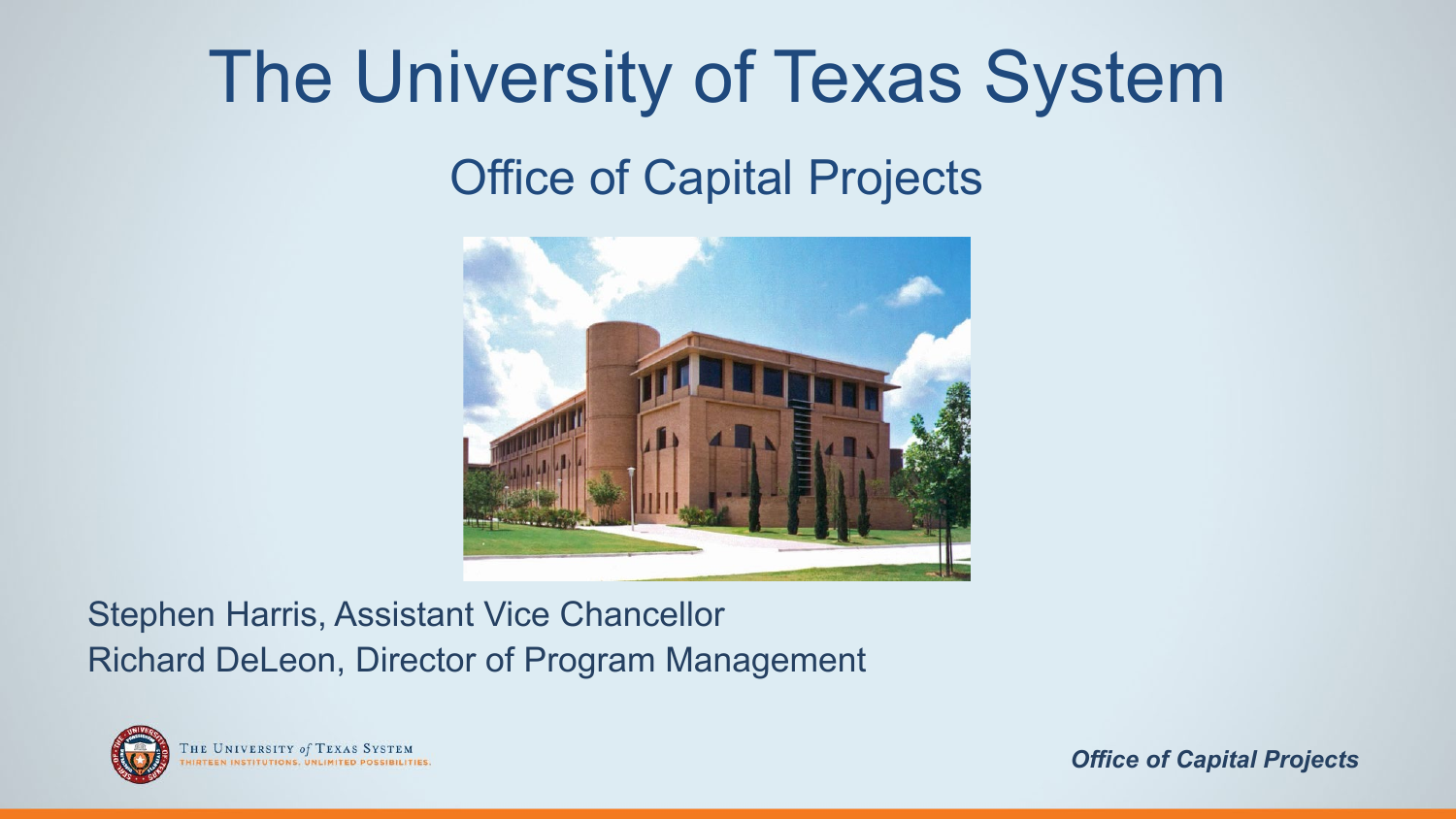#### Role

- Management of capital project delivery for the UT System
- Liaison between the Board of Regents, System executives and campuses
- THECB reporting and support for legislative interactions



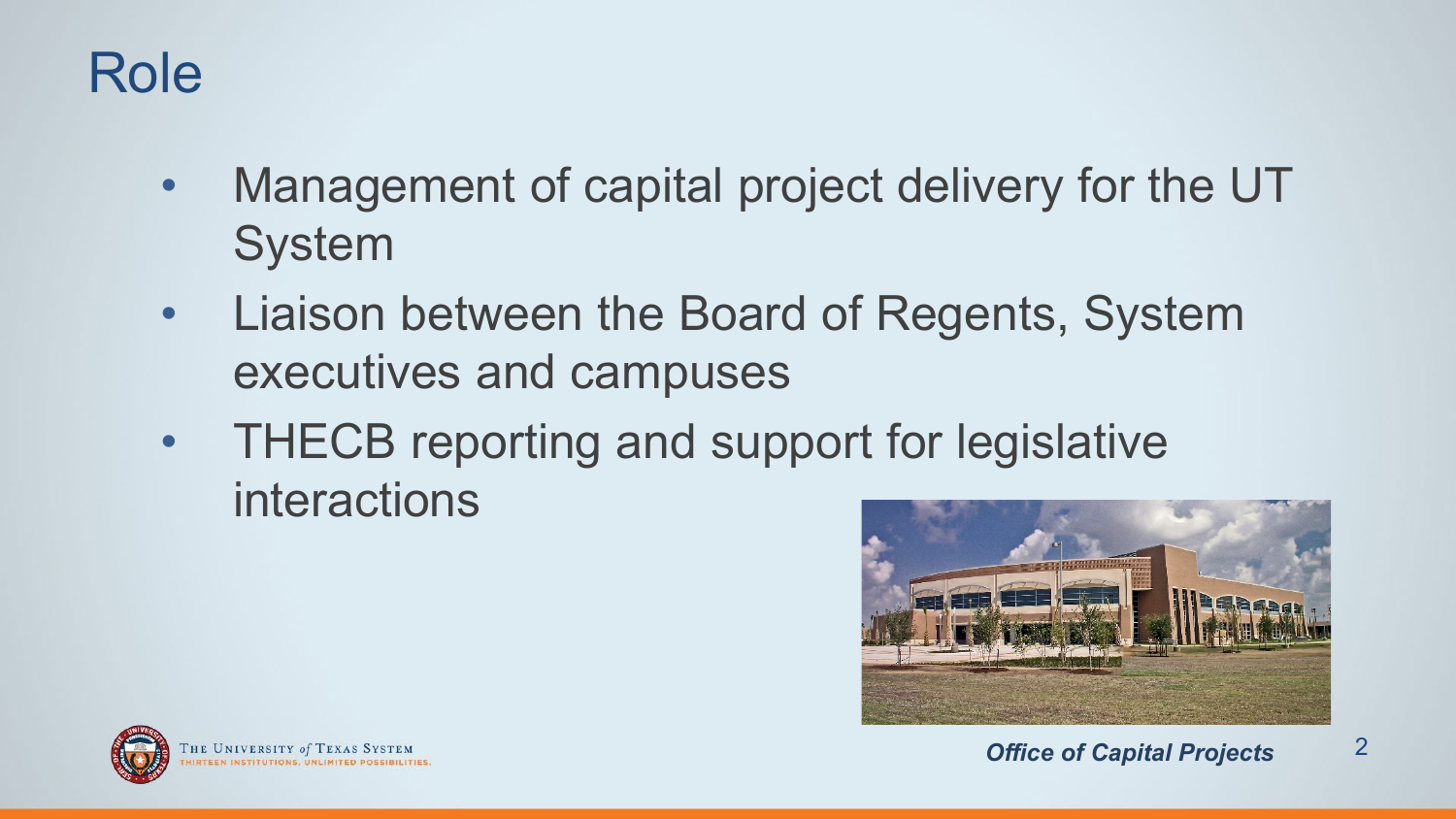#### Role, cont'd

- With UTS resources: accountants, attorneys, etc.
- Centralized authority/distributed staff
- Learning organization with continuous refinement of processes
- Continuous staff training for risk management and consistency

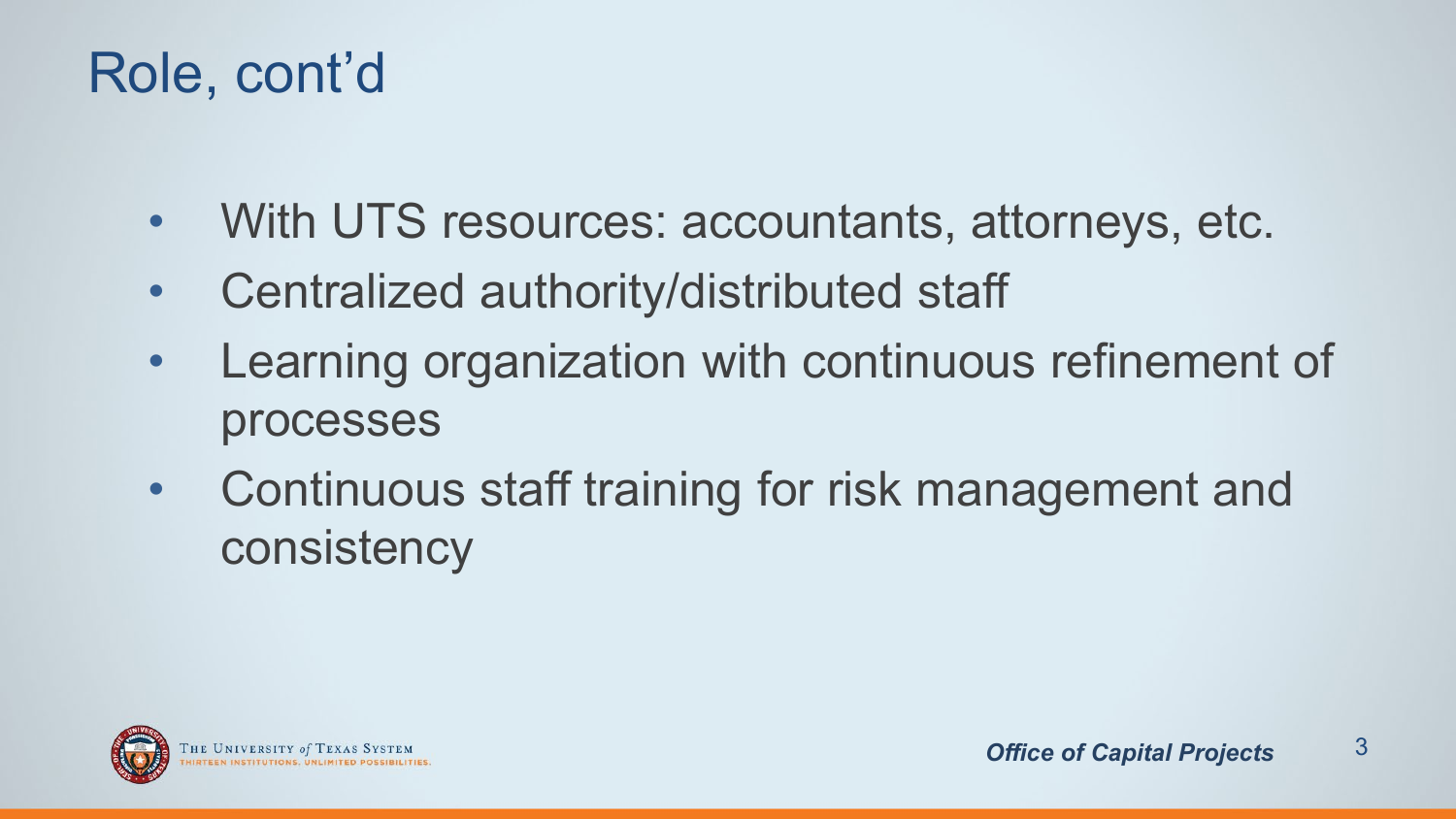#### Role, cont'd

- Maintain template documents (UGC, UTS, Design Guidelines, etc.)
- Code Advocacy
- Procurement of technical service vendors (16)
- Administer the Program Manager contract

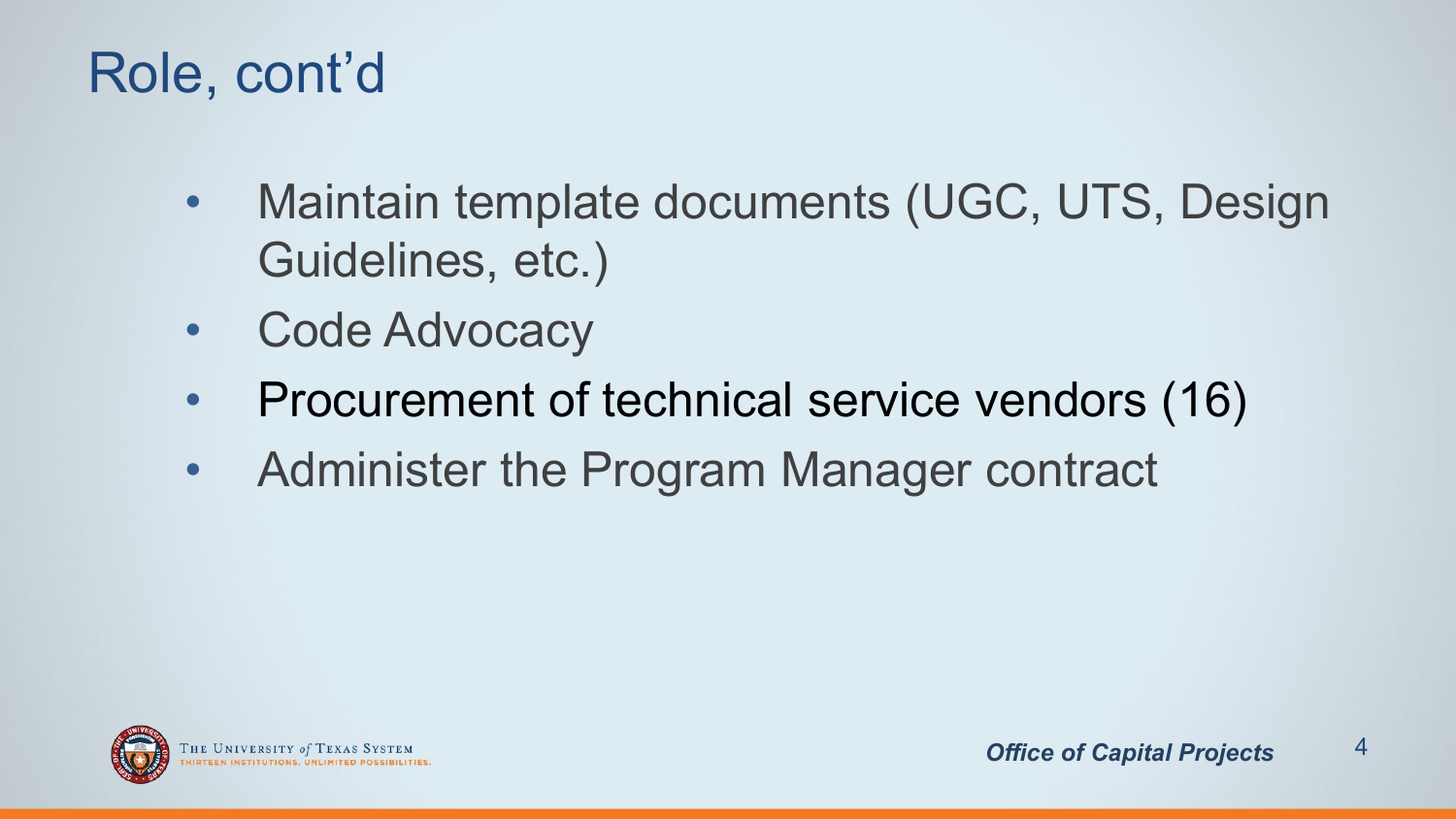#### The University of Texas System Institutions

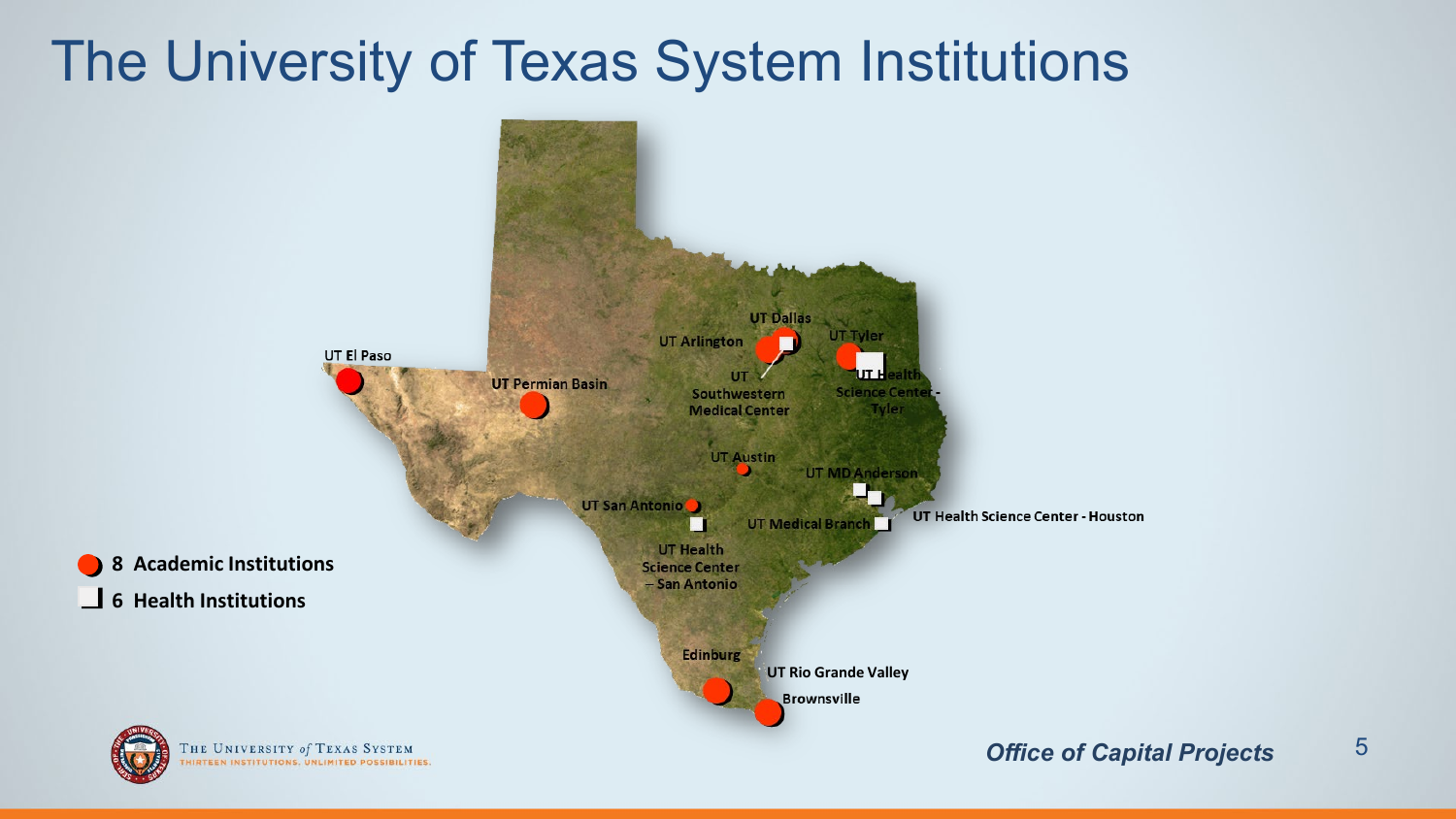### Capital Project and OCP Managed Projects

\$10M project or larger

- The University of Texas at El Paso
- The University of Texas Permian Basin
- The University of Texas Rio Grande Valley
- The University of Texas at Tyler & HSC Tyler
- The University of Texas at Dallas \*

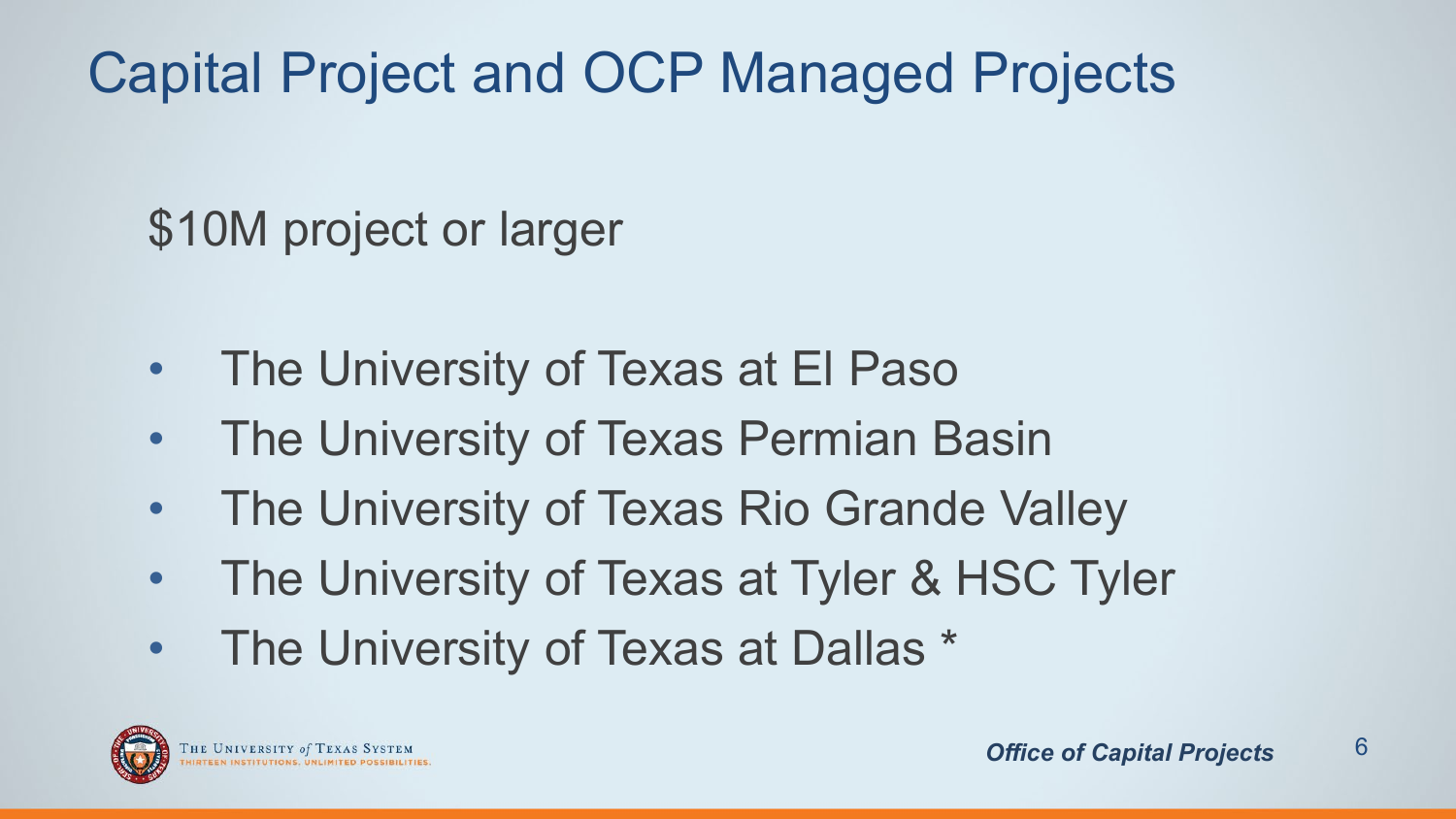#### Delegated Campuses

MDACC UT Austin UT San Antonio UT Arlington UT SW Medical UT Medical Branch Galveston UT Health Science Center San Antonio

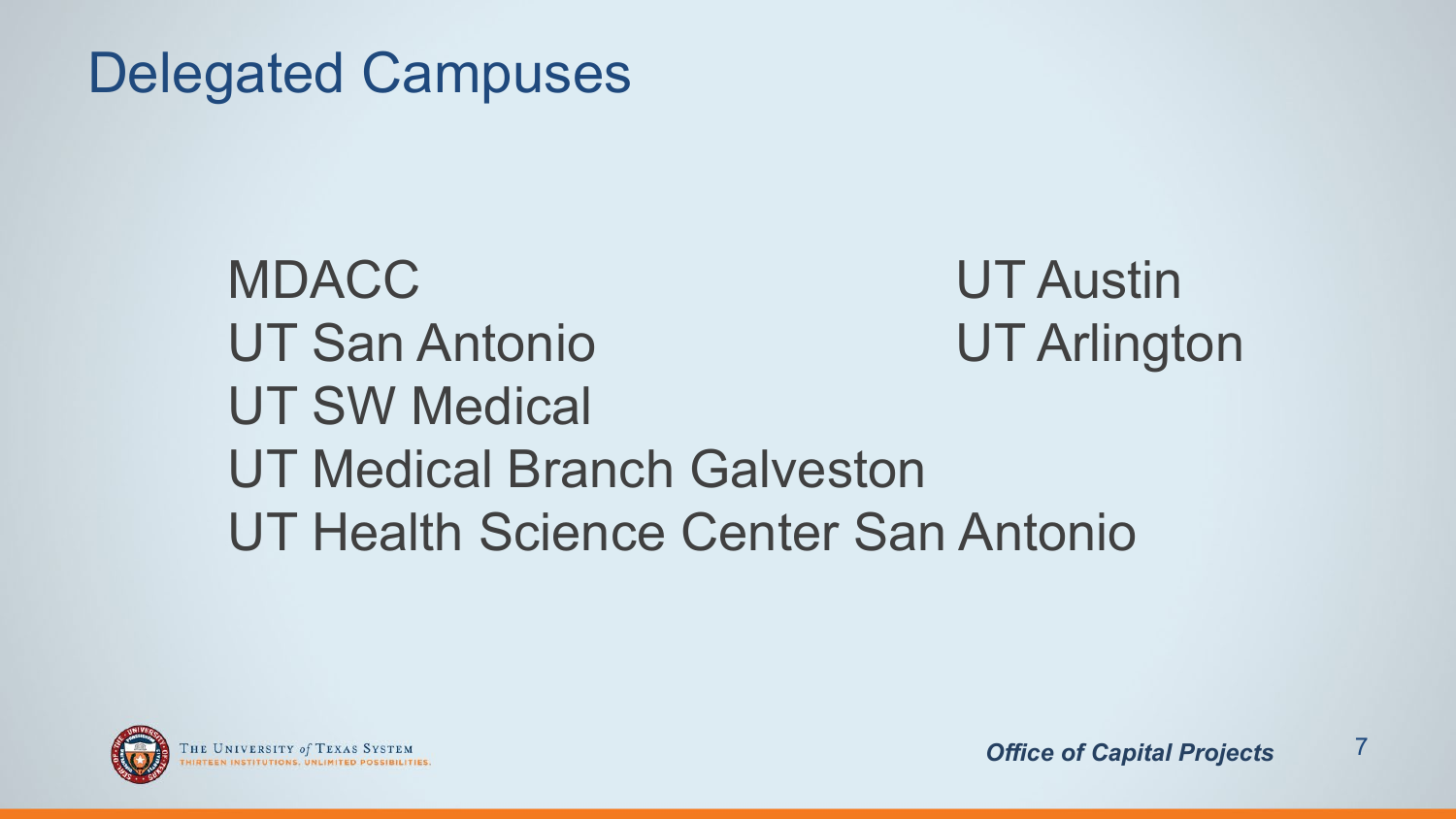### OCP Program Manager: Project Control of Texas

- Since 2019
- Currently 11 staff at 3 locations in addition to San Antonio
- Staffing expected to increase with workload
- OCP negotiates the full range of services required for program and project management
- Contact: Merrill Stanley, 210-545-0008

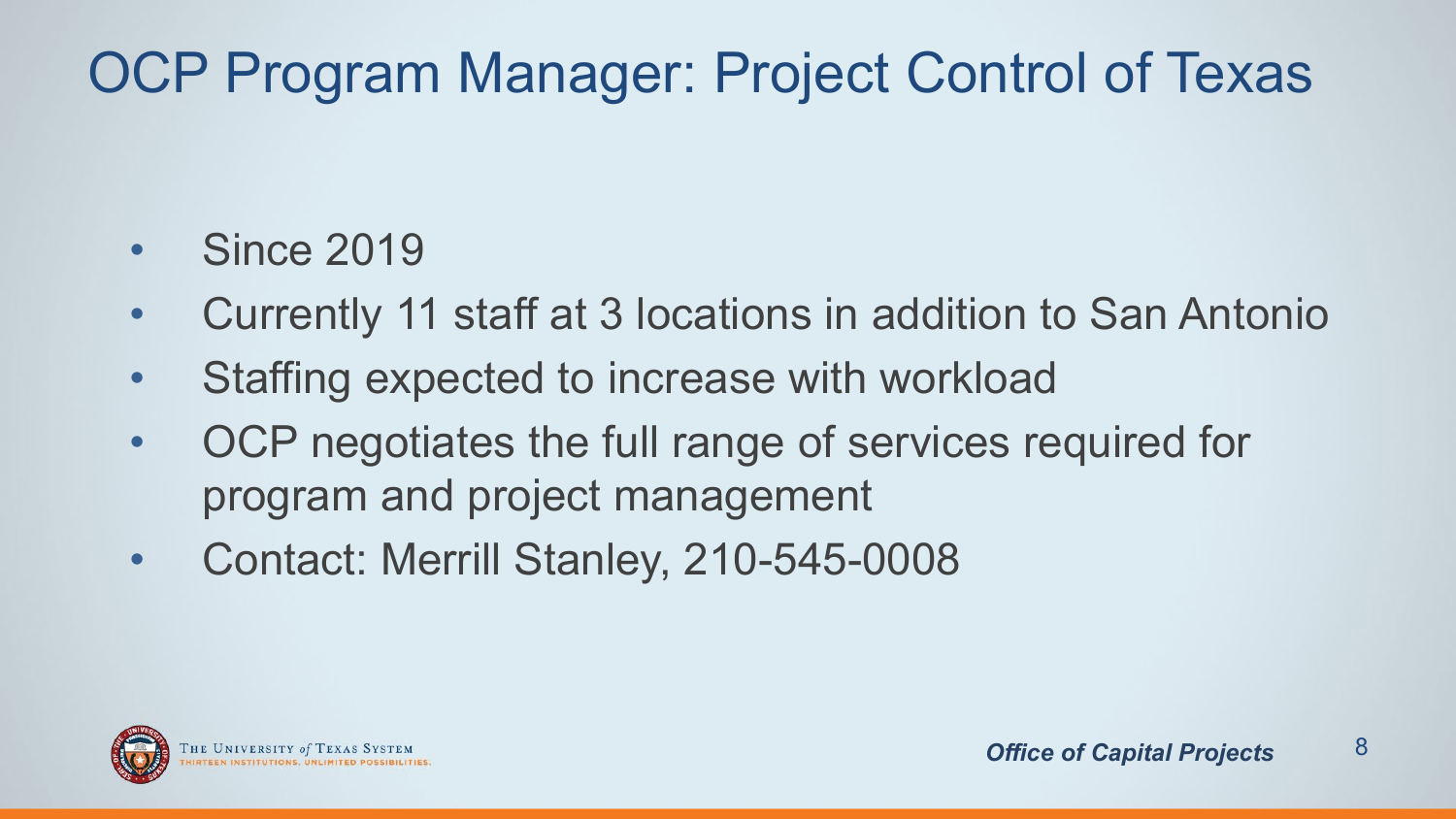### UT System Outreach and Networking

- Support from BOR & UTS executives
- Model Contractor Development Program
- HUB Vendor Fairs
- Mentor Protégé Program
- HUB Contractor Guide

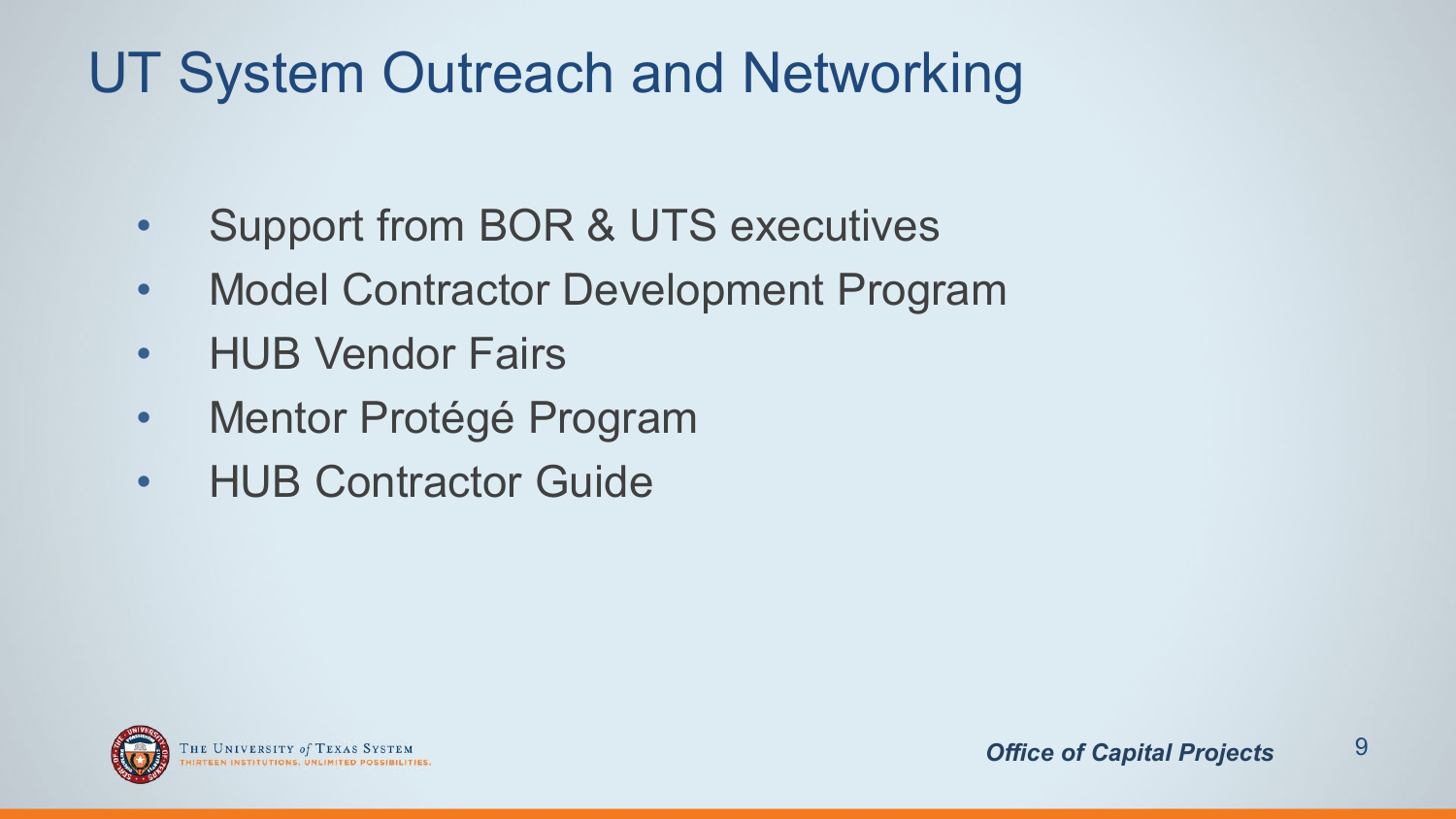## UTRGV Projects

#### **Recently Completed at UTRGV:**

SOM Team Based Learning, \$13.7M Complete: May 2020

Institute of Neurosciences, \$30M Complete: September 2021

#### **Underway:**

Cancer and Surgery Center, \$85.4M

#### **Future Projects:**

Athletics (locally managed)

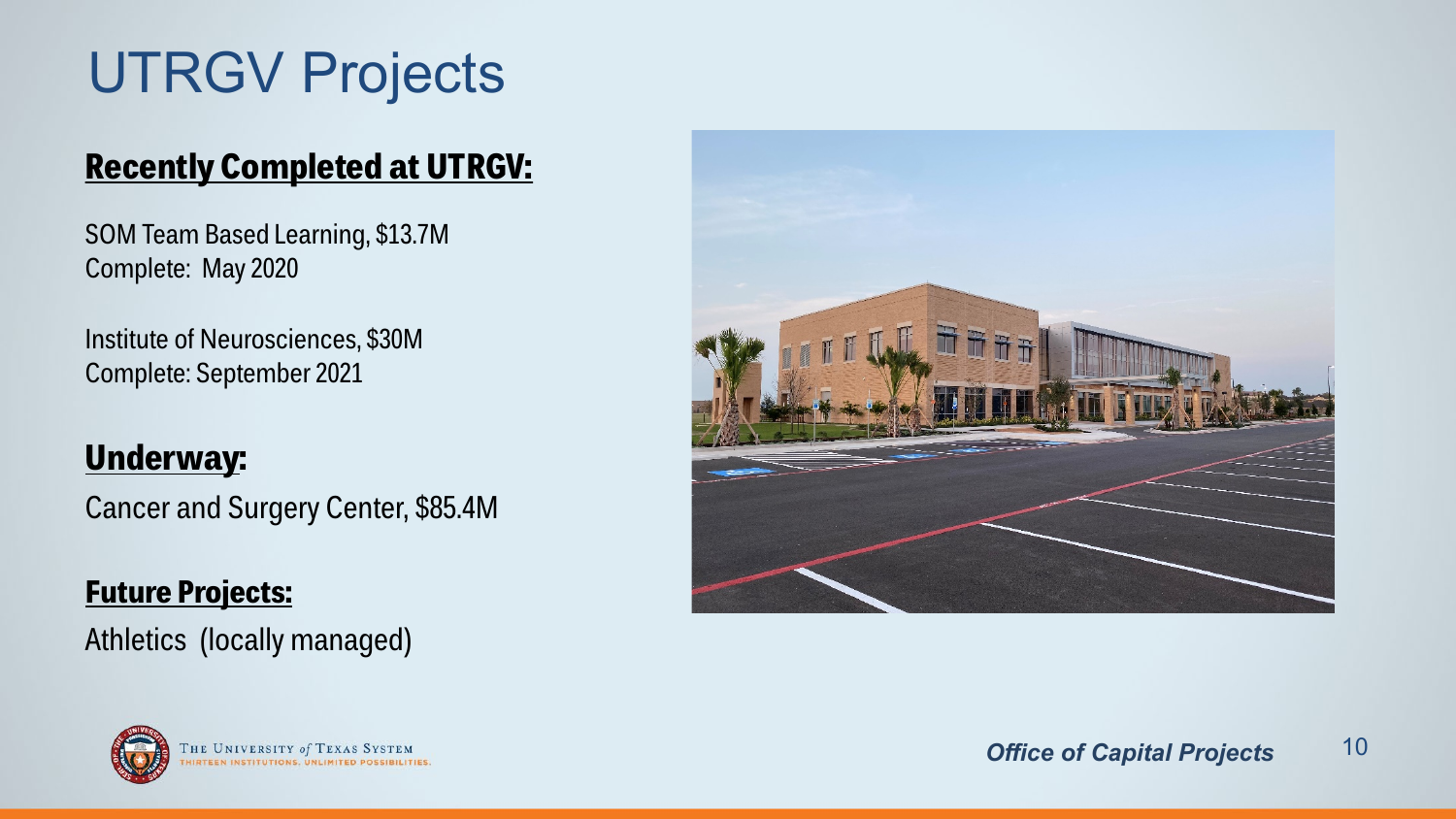### UTRGV Cancer and Surgery Center

- \$85M Total Cost
- To be constructed in McAllen, Texas
- Approximately 140,000 GSF
- Architect: HKS of Dallas, Texas
- Construction Manager at Risk selection pending
- Currently in Schematic Design phase
- Construction Start: September 2022
- First Patient: February 2025